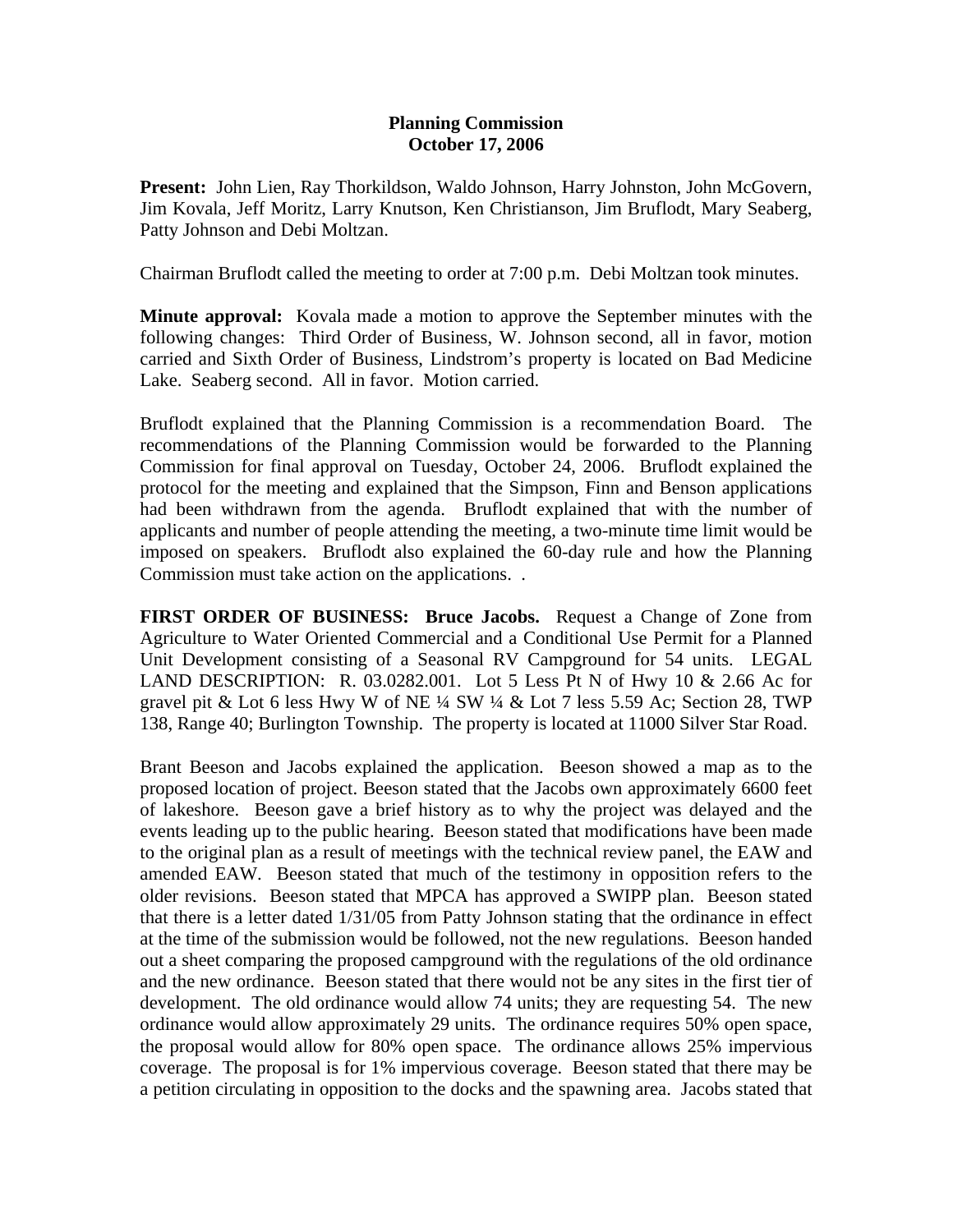Barsness (DNR) has stated that the proposed location of the dock in no more sensitive than the average area around the lake. No portion of the campground will be within the bay area. This will be a seasonal campground, not a year round campground. Several campgrounds have closed in the area and there is a need for a campground in the area. Beeson stated that the Jacobs do not want to build anything that would devalue their own property, yet alone any one else's. Jacobs is willing to grant a wetland conservation easement. Beeson stated that "not in my backyard" should not be considered.

Shane Kjellberg, K2 Engineering, explained the sediment ponds, depth to the water table and erosion control methods to be used. Christianson questioned if there would be one sediment pond. Kjellberg stated that there would be two sediment ponds; of which all factors exceeds the guidelines of the MPCA and will hold a 50-year storm event. Moritz questioned the docking for 18 boats. Kjellberg stated that the docking system would be as shown on the plan.

Scott Walz stated that the plan meets the criteria of the Zoning Ordinance at the time of submission. Walz stated that private landowners do not have the restrictions that are placed on MUD's. Walz stated that the Jacob's have the right to develop their property. Moritz questioned where the conservation easement would be placed. Jacobs showed the Planning Commission on the plan.

## Speaking in favor of the application were:

Don Trieglaff – this is not an Eagle Lake development issue, but any lake issue; who decides what is too large or too small; what is the proof of environmental suffrage; what is the proof of destruction.

Kathleen Froelich – Burlington Township – Township is in favor of the application; good for the families of the area; it would be a valuable assets and tax base increase.

Bonita Julius – she would be one of the people using the lake, they do not have a boat; they just want a place to enjoy the lake.

David Schram – he has been around a lot of lakes fishing and has not seen a campground ruin a lake; there are fewer boats coming from a campground than a resort; if campground are bad, then why does the State have State run campgrounds.

Mike Sandberg – Jacobs are a good steward of the lake and will do a good job with the project; this is a needed asset in the community; this project has been delayed too long.

Speaking in opposition to the application were:

Jim Peters, Attorney for the Eagle Lake Group. Peters stated that the Ordinance provides that the current ordinance applies to the application, not the appealed Ordinance that was in effect at the time of application. With the revisions made to the project, it is not the original application. The project has increased in number and has changed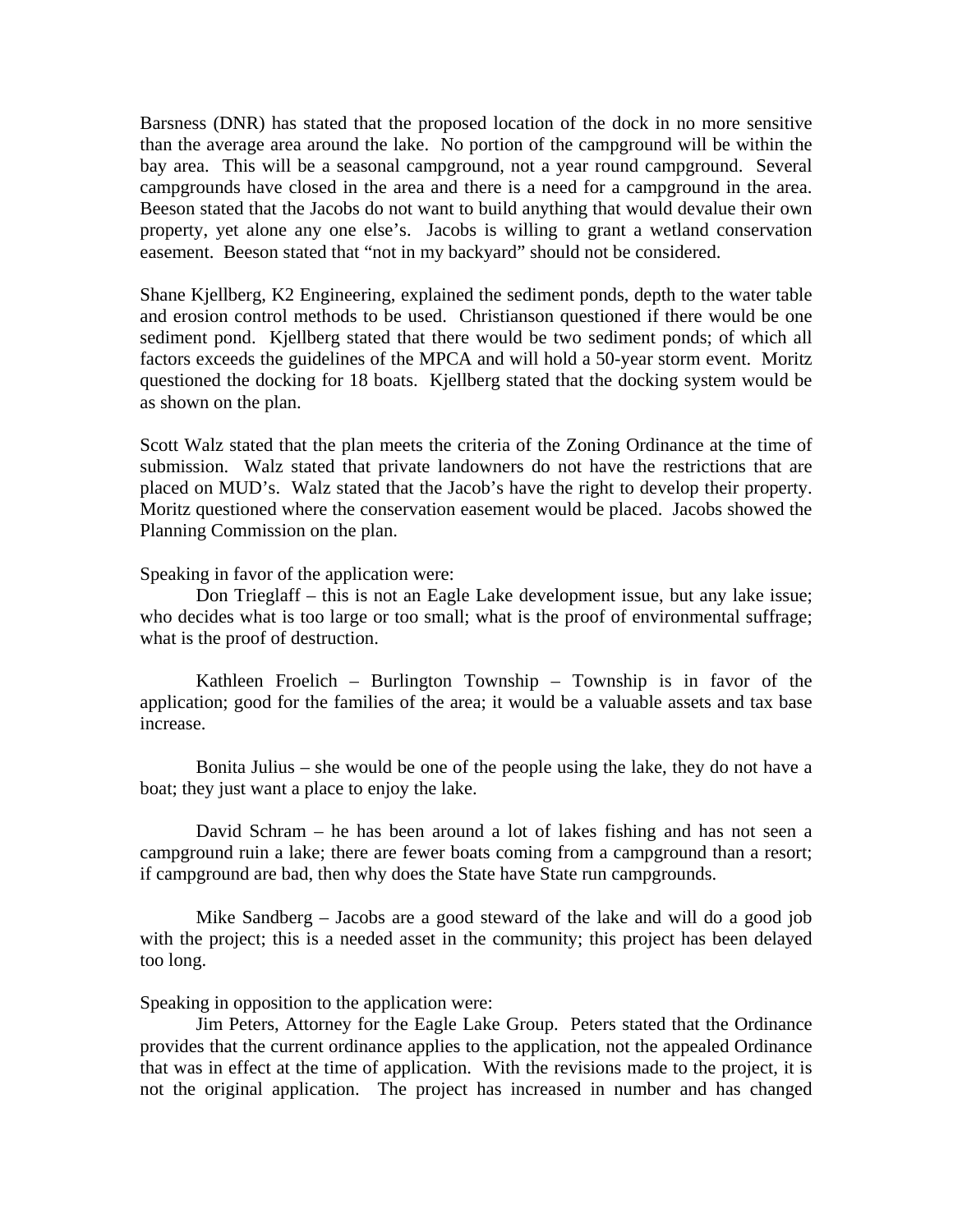location. There are several reasons to deny this application. The SWIPP plan is not site specific, the proposal does not meet the criteria of the Department of Health. Peters further stated that single-family residences would bring in more money than a campground. Peters stated the area residents want to see a residential development.

Joy Penney – she has a petition signed by several people because of the environmental impacts on the lake. The petition has been signed by 200 people from Iowa that stay at the Eagle Lake Resort. Eagle Lake is a sensitive lake and the plan falls short from the requirement.

Mike Murphy – Murphy works at Hamden Slough Refuge and works with restoration and water hydraulics. The soils in this area have severe limitations, which would require costly engineering plans.

Terry Sullivan – Sullivan is with the Dead Lake Association, Otter Tail County – Sullivan is an original Becker County Resident and applauds the insight of the technical review committee and was surprised that the County Board of Commissioners would override the technical review committee regarding the EIS.

Ron Jenson – has been a past caretaker of the Aerie's across the lake. At night, there is an oil slick in the bay areas from the boats using the lake.

Eric Gunderson – adding more boats to the lake would make the lake un-fishable.

Jim Landbloom – the Eagle Lake Park has been used for a campground in the past and has been very noisy and has had unsanitary conditions.

Deb Simonson – moved here from a larger lake and does not know how the campground will be maintained quietly. The campers will bring friends and relatives to use the lake.

Written correspondence was received from James Peters, in opposition; Debbie and Lyle Moore, in opposition to the application.

At this time, testimony was closed and further discussion was held. Christianson stated that the lake is public and can be used by the public. Christianson stated that this type of a proposal would allow people who cannot own lakeshore to enjoy the lakeshore. It is difficult to make a recommendation on this type of project.

Lien stated that it is difficult to make a decision. Lien has gone through the entire plan and the plan is very well put together. However, Lien felt the project may be too dense for that type of lake. The Ordinances do not take into consideration the size and shape of the lake.

Kovala questioned if the County Attorney has been contacted as to which Ordinance applies to this application. P. Johnson stated that the County Attorney has not been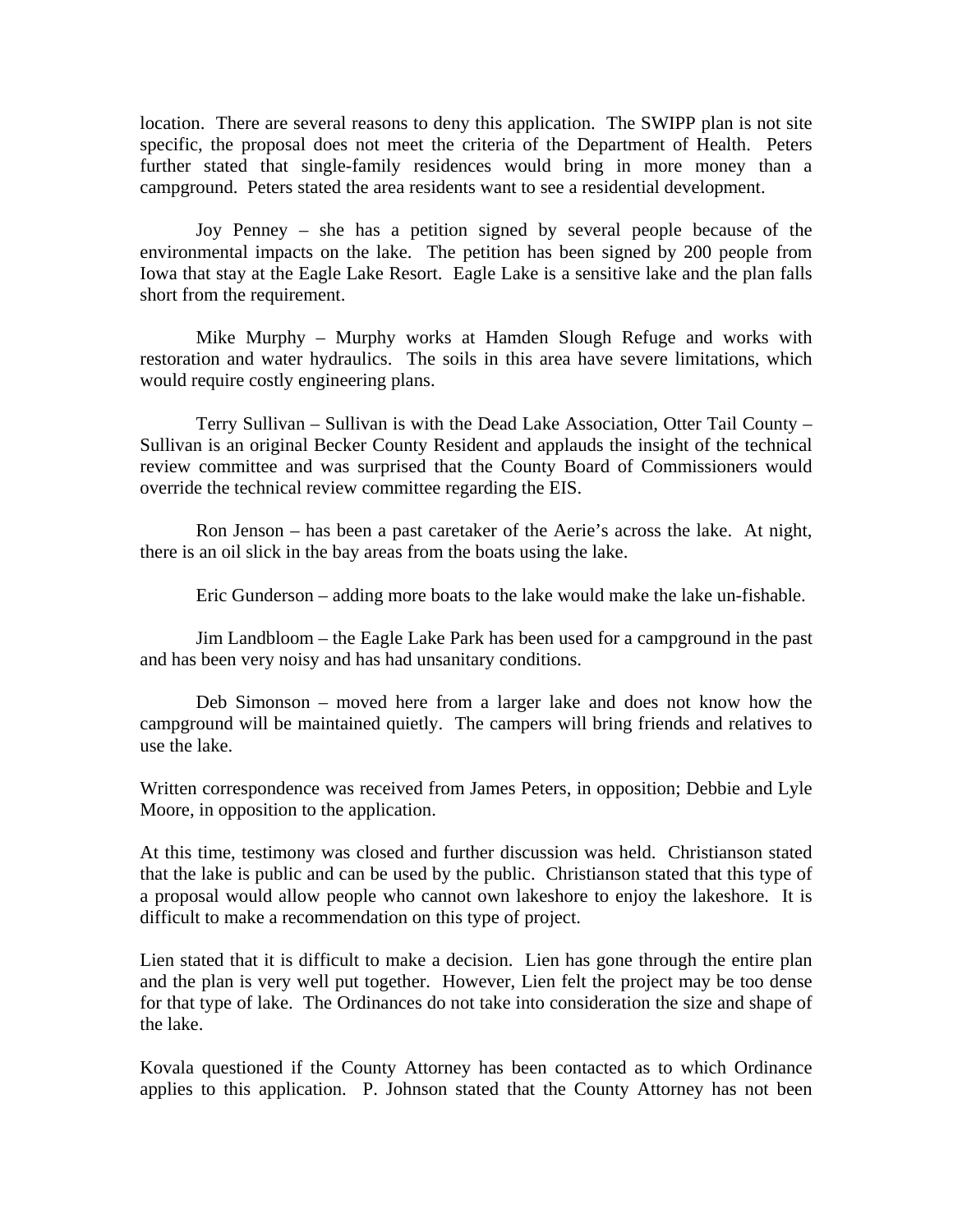contacted for an opinion on this application. P. Johnson referred to the case law cited by Peters. Kovala agreed with Lien that the project is put together well but may be too dense for the area.

Christianson stated that the current pastureland is not friendly to the lake or to the land. Clay County currently has problems with feedlots coming into residential areas and Becker County has problems with residential areas coming into the agricultural areas. Residential housing would be more detrimental to the lake because the houses are only required to be 100 feet from the lake.

Seaberg questioned if MN DOT has responded to the turn lane request. P. Johnson stated that they have not responded but it was a stipulation placed by the County Board of Commissioners. Christianson stated that MN DOT analysis would make the determination as to whether or not the turn lane would be required. Seaberg questioned if there was any more response from Soil & Water Conservation. P. Johnson stated that SWCD was part of the technical review process and has made their recommendations.

Bruflodt stated that he has always enjoyed the area lakes, but has never lived on a lake. No matter which lake you go to, you will always have people abusing the lake. Bruflodt stated that it has been his observation that more traffic coming from a resort than a campground. W. Johnson had a concern for the septic system and felt that a pressurized drainfield would be better for the environment than a gravity flow.

Knutson asked Kjellberg to address Murphy's concerns about the limitations of the soils. Kjellberg stated that area chosen for the system are well drained soils, the area is about 25 feet above the lake and the drainfield would be more than 10 feet above the water table. The system would be more than 200 feet from the lake and could be pumped up the hill further from the lake. Kjellberg stated that the system must be designed to the soil conditions. Thorkildson stated that density is a concern and felt that the present Ordinance should apply.

**Motion:** Thorkildson made a motion to deny the application based on the fact that the project is too dense and does not follow the current ordinance. McGovern second.

Knutson stated that the Jacobs never got a hearing when the application was first applied for because of the petitioned EAW and felt the old ordinance should apply. Lien felt the current ordinance should apply. Christianson stated that he does not know what the magic number is.

Knutson questioned what would happen if the application was denied by the Planning Commission and the County Board of Commissioners. P. Johnson stated that the applicant would have to reapply for any changes or amendments to the project.

Johnston questioned the number of boat slips for the campground. A residential housing development would only be allowed 10 boat slips.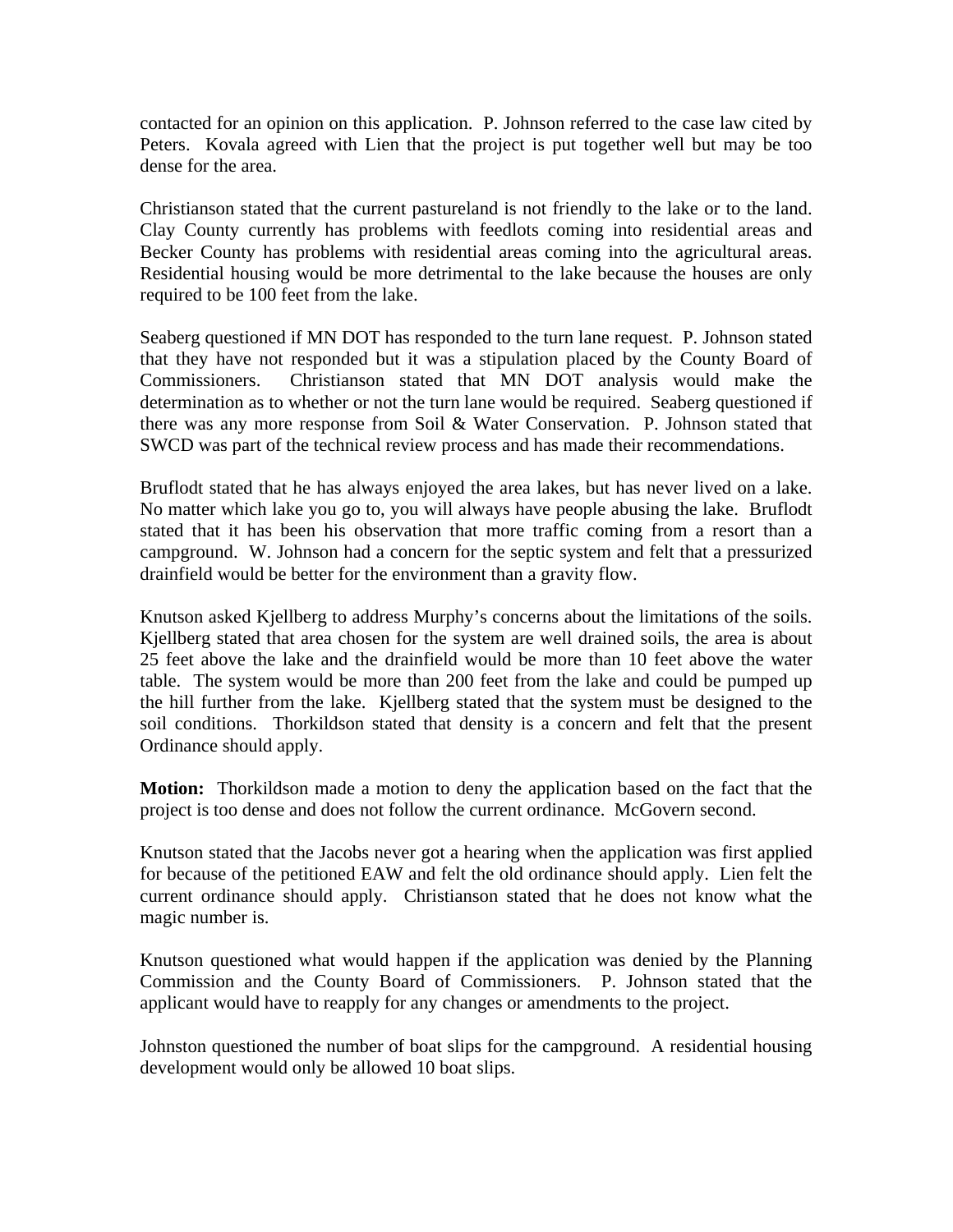A vote was taken with Thorkildson, Lien, Kovala, McGovern, in favor of the motion. Knutson, Johnston, Moritz, Christianson, W. Johnson, Seaberg against the motion. Motion failed.

Further discussion was held regarding the applicant tabling the application. Beeson suggested that it be tabled for 30 days, until the November meeting, to allow both sides to look at the density issues and get an opinion from the County Attorney as to which ordinance applies to the application. Jacobs agreed to table the application unit the November 2006 meeting.

Knutson stated that the public needs to know that the application would be reheard at the November meeting, which would be November 21, 2006 at 7:00 p.m.

Peters stated that with the tabling, the applicant must waive the 60-day rule. Beeson stated, that by tabling the request for 30 days, they are waiving the 60-day rule.

**SECOND ORDER OF BUSINESS: Daniel Simpson. WITHDRAWN BY APPLICANT.** Request a Change of Zone from Commercial to Residential. LEGAL LAND DESCRIPTION: R. 08.0526.000. Beg 259.3 ft W of NE Cor Lot 1 S of Hwy Th S 200 ft W 100 ft N to Hwy & E to Beg, Section 29, TWP 139, Range 41; Detroit Township. The proeprty is located at 17848 Long Lake Lane.

**THIRD ORDER OF BUSINESS: Ray & Lynette Vlasak.** Request a Change of Zone from Agricultural to Residential and a Conditional Use Permit for a Multi-Unit Residential Development consiting of 4 units. LEGAL LAND DESCRIPTION: R.12.0147.000; Bad Medicine Lake; Pt Govt Lot 5, 6, & 7 & SW 1/4 NE 1/4, Section 19, TWP 142, Range 37; Forest Township. The property is located at 46522 Wildwood Trail.

The application was explained by Vlasak. Vlasak stated that the resort would be converted to a MURD. Vlasak has met with the technical review panel, has obtained variance due to the topography. One cabin has been moved out of the shore impact zone and attached to another cabin to become one unit. The remainder of the units will remain and within the next 10 years the cabins will either have to be removed and rebuilt in the designated areas or the existing cabin relocated to the designated area meeting the required setback.

Kovala questioned if the bluff area would be placed in a conservation area. Vlasak stated that the bluff area would be placed in a conservation easement and the existing staircase would be removed. Thorkildson felt the proposal was a good proposal.

Speaking in favor of the application was: Chuck Church – The Vlasak's are good stewards of the lake and the plan is not a villain.

No one spoke against the application. Written correspondence was received from Karen LaFond, in favor of the application; Dennis Anderson, in opposition to the application; Don Tschudi, in favor of the application; Karla Noonan, in opposition to the application;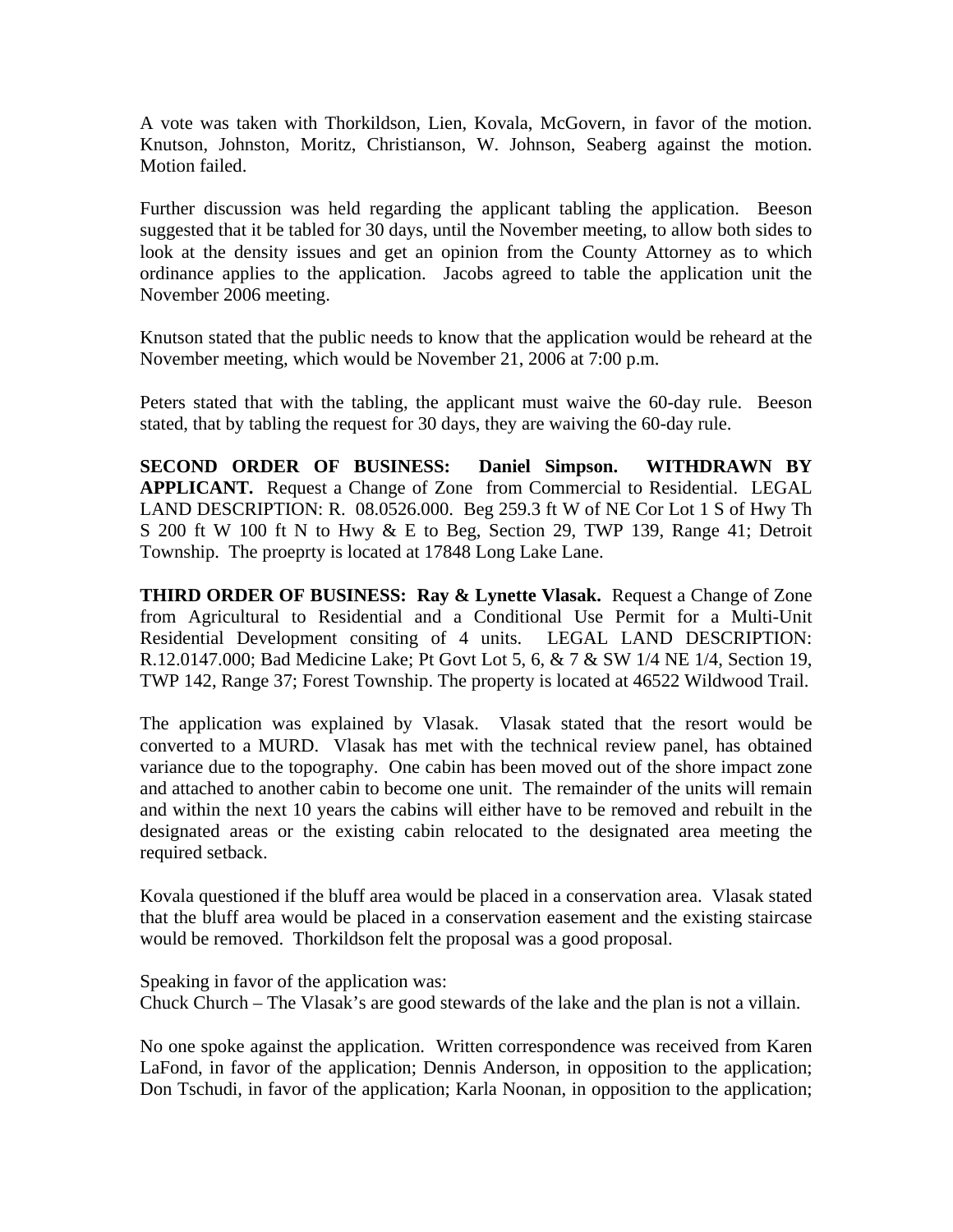Mark Noonan, in opposition to the application; Doug Trenda in opposition to the application; Wendy Nielsen, in opposition to the application. At this time testimony was closed.

P. Johnson stated that most of the opposition is referring to the Forest Township Zoning Ordinance. P. Johnson stated that the County does not enforce the Township's Ordinance. The project does meet the criteria of the County Zoning Ordinance.

Further discussion was held. Kovala stated that the current resort operation is too close to the lake. With this plan, the cabins would be moved further from the lake and would meet the requirements of the Ordinance. Thorkildson stated that it would be an improvement to the lake. Bruflodt agreed. Knutson questioned how this was second tier development, when the structures are in the first tier. P. Johnson stated that the comments were directed to the Forest Township Ordinance and refers to the common ground that goes into the second tier.

**Motion:** Kovala made a motion to approve the change of zone from agricultural to residential and approve a conditional use permit for a multi unit development consisting of four sites based on the fact that the proposal meets the criteria of the Zoning Ordinance. Johnston second. All in favor except McGovern. Majority in favor. Motion carried.

**FOURTH ORDER OF BUSINESS: Kris Smith, Sunrise LLC.** Request a Change of Zone from agricultural to residential & a Conditional Use Permit for a Multi-Unit Residential Development consisting of 21 units. LEGAL LAND DESCRIPTION: R. 08.0170.000; Little Floyd Lake; Pt of Govt Lots 1 & 2 East of the County Road, Section 10, TWP 139, Range 41; Detroit Township. The property is located at 20664 Co Hwy 21.

The application was explained by Kris Smith. Smith stated that the project has been in process for the last 12 months; the plan is for 21 single-family units. Smith stated that he has enjoyed the time working with county and government agencies preparing the plan. Smith read a letter of support from John Postovit and Sig Von Willard, which stated that the development was environmentally safe and has been endorsement by the lake association.

Scott Walz explained the layout and design of the plan. Since the project is a golf course, the layout of the golf course enhances the project by keeping the drainage away from the lake. The proposed docking area, even though it does not meet the location of the Ordinance, was placed there at the recommendations of the Department of Natural Resources.

Kovala questioned the size and location of the water oriented structure and the location and necessity of the serenity dock. Walz stated that the water oriented structure can be placed where the Board sees fit and the intent of the serenity dock if for someone to sit on the dock and look at the lake. The dock is not for docking of boats, just a viewing dock.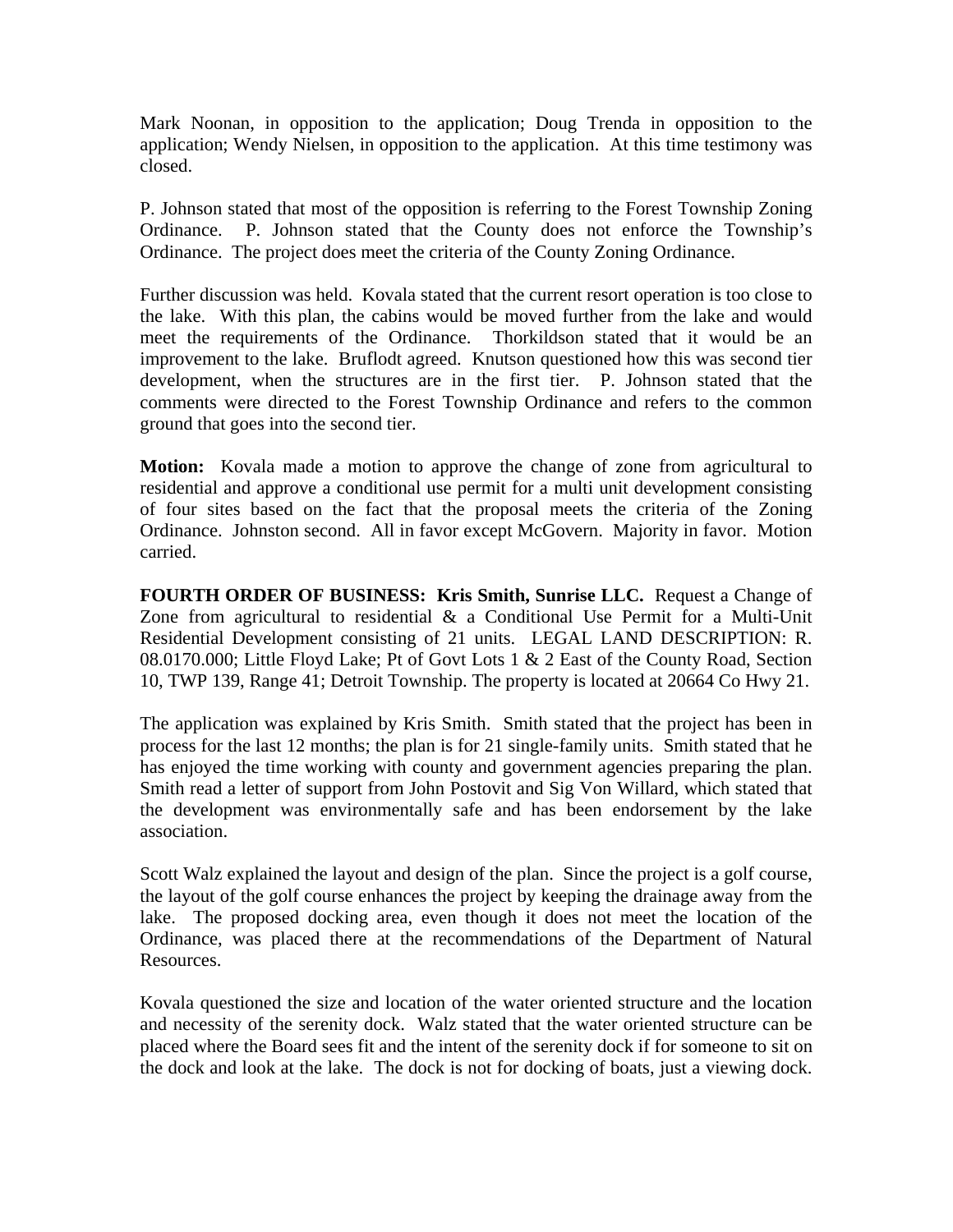Kovala stated that he hates to see a golf course close, but this is a good plan and good use of the land.

W. Johnson questioned if there would be a boat launching area. Walz stated that there would not be boat-launching area because the boat landing is near the project and the boat slips are in accordance to the MURD requirements.

Lien questioned if the use of the serenity dock would be spelled out. Jim Morken, developer, stated that there are strict covenants with the MURD, including a marina master. The marina master is the policeman of the beach area. Morken stated that there would be a proposed storage unit near evergreen drive and a private road within the development. The density fits the requirements of the new Ordinance.

Moritz questioned if it was the intent to have the people walk to the docking area. Morken stated that the covenants will allow for golf carts to be used on designated trails, which are not shown on the plan.

Seaberg questioned the design of the building. Morken stated that there will be a review committee to review the design of the proposed houses, which will have to meet the criteria of the covenants and by-laws. Bruflodt questioned if a speck house would be constructed. Morken stated that one model home would be constructed.

Johnston questioned how many units would be in the storage buildings. Morken stated that there would be one storage unit per dwelling unit. Johnston questioned the size of the water-oriented structure. P. Johnson stated that the structure will have to meet the criteria of the Ordinance.

Walz stated that two dead end roads were originally planned for the development, but the roads have been modified to meet the suggestions of the fire department. The developers are working with SWCD to achieve this. If they cannot get the permits to fill the wetlands, they will have to go back to two roads with cul-de-sacs.

Speaking in favor the application were:

Wayne Crawford –Crawford owns a business next to the development. Crawford stated that Smith is a past president of the lake association and the people look up to him; no one likes change but change will happen.

Ron Haukadahl – hates to see the golf course go away, but this is a good plan, but he does have some concerns. The first concern is the storage units and would like to see the doors of the storage units face the MURD development, not the road to their subdivision. The second concern is the setback from his private driveway should be 80 ft, not 45 as presented. Third the water-oriented structure should be 75 feet from the lake, not 50 feet from the lake. And last, the docking area should be moved further to the north where there is a natural opening in the vegetation, the docking area is too close to his property line.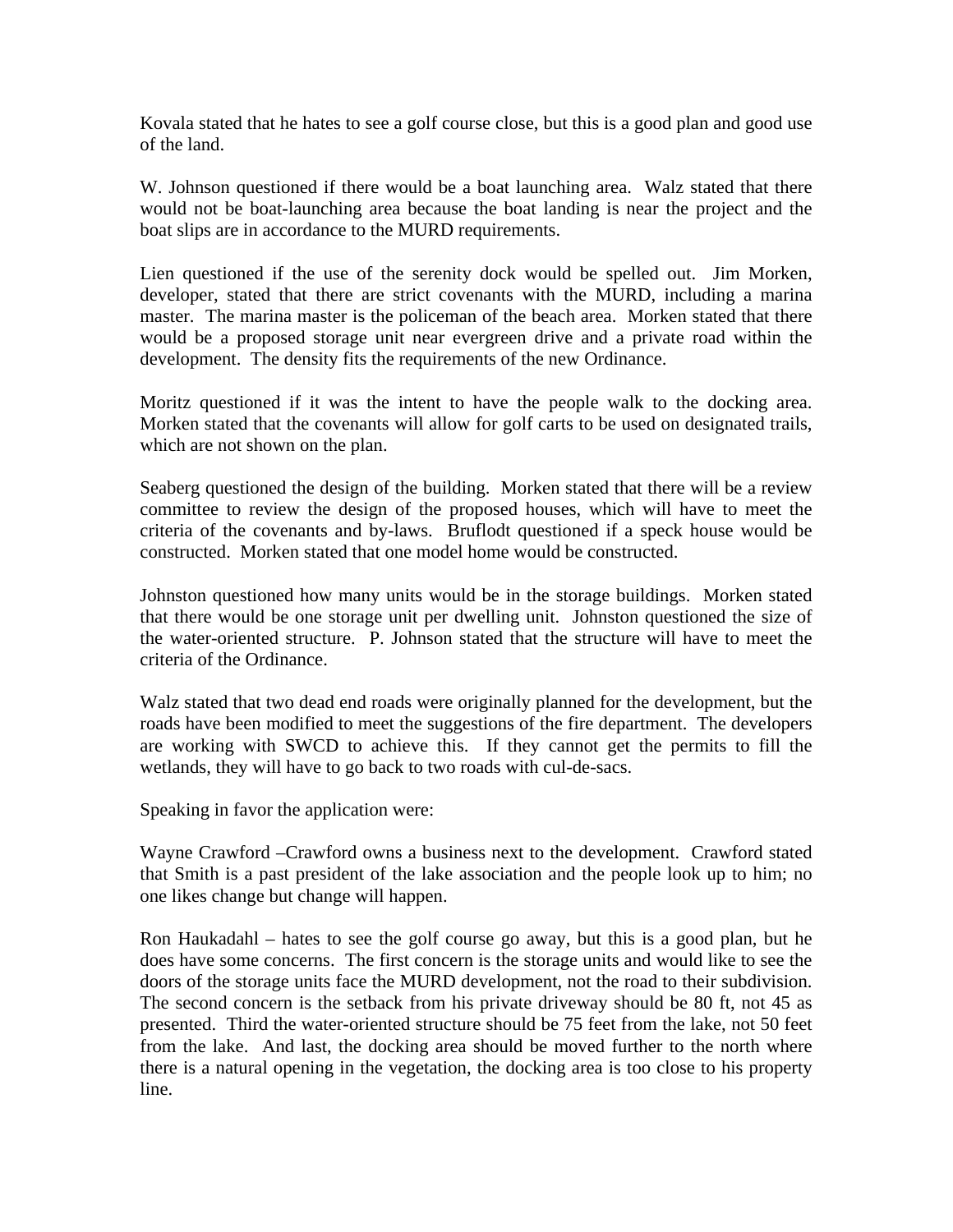Leo Johnson – questioned the letter from the lake association because most of the members live on Big Floyd Lake and this is a Little Floyd Lake project. Smith stated that the letter stated that the majority of the Board Members approved the application, not the majority of the landowners. Jim Flannagan agreed.

Larry Bosna, partner – he has seen several 50 ft lake lots with two docks, two boat lifts, the Ordinance will not allow this on a MURD development. There are many property owners that do not even use the lake. This development will be spacious not 50 ft apart line residential lot/block subdivisions. No one owns the lake and the lake is for the enjoyment of everyone. This project will be better for the lake.

Speaking in opposition to the application were:

Bob McDougal – they were blind sited by the project and would like to see an environmental impact statement done on the lake.

Brant Beeson, representing Ford Hermanson – Beeson stated that it is unusual for him to be representing the other side of development. Hermanson feels that the project is a good project but has concerns about the lake, which have been referenced in his letter. When Hermanson developed his subdivision, he wanted a private road but the Ordinance requires a public road. The road has been dedicated to the public but is privately maintained. Hermanson would like to see this remain this way. Hermanson also feels that the storage sheds could be relocated elsewhere, away from the project.

Ursala Hatvig, Hermanson's daughter – stated that their family has had a good relationship with Smith until this project. The Hermanson family built the golf course and sold it in 2000. The family has planted 1000's of trees and lilac bushes and does not want to see them damaged or destroyed. The  $13<sup>th</sup>$  fairway is not the most desirable swimming location. The storage sheds will be an eyesore.

Written correspondence was received from: Pat  $\&$  Jim Staples, in favor of the application; Judy Gildersleeve, in opposition to the application; Becker County Soil  $\&$ Water Conservation – Smith is working with them for a wetland replacement application; Joan Kjonaas, in opposition to the application; Ford Hermanson, in opposition to the application; John Postovit & Sig Von Willard, Floyd Shores, in favor of the application and Anita Block, in opposition the application. At this time testimony was closed.

Discussion was held on the size of the project, location and the roads. Seaberg questioned if the road going to Evergreen Shores is public, why is it considered private? Walz stated that the road has been dedicated to the public for public use by anyone. However, it is privately maintained, not maintained by the Township. Morken stated that a developer must look at all their assets. A dedicated public road is an asset to the project. Morken would like to see the project approved with the flexibility to make minor changes in the road location to work around the topography and meld the project with the land. Christianson questioned how many acres were involved with the project. Walz stated that there was 13.6 acres for 21 units because this is on a general development lake.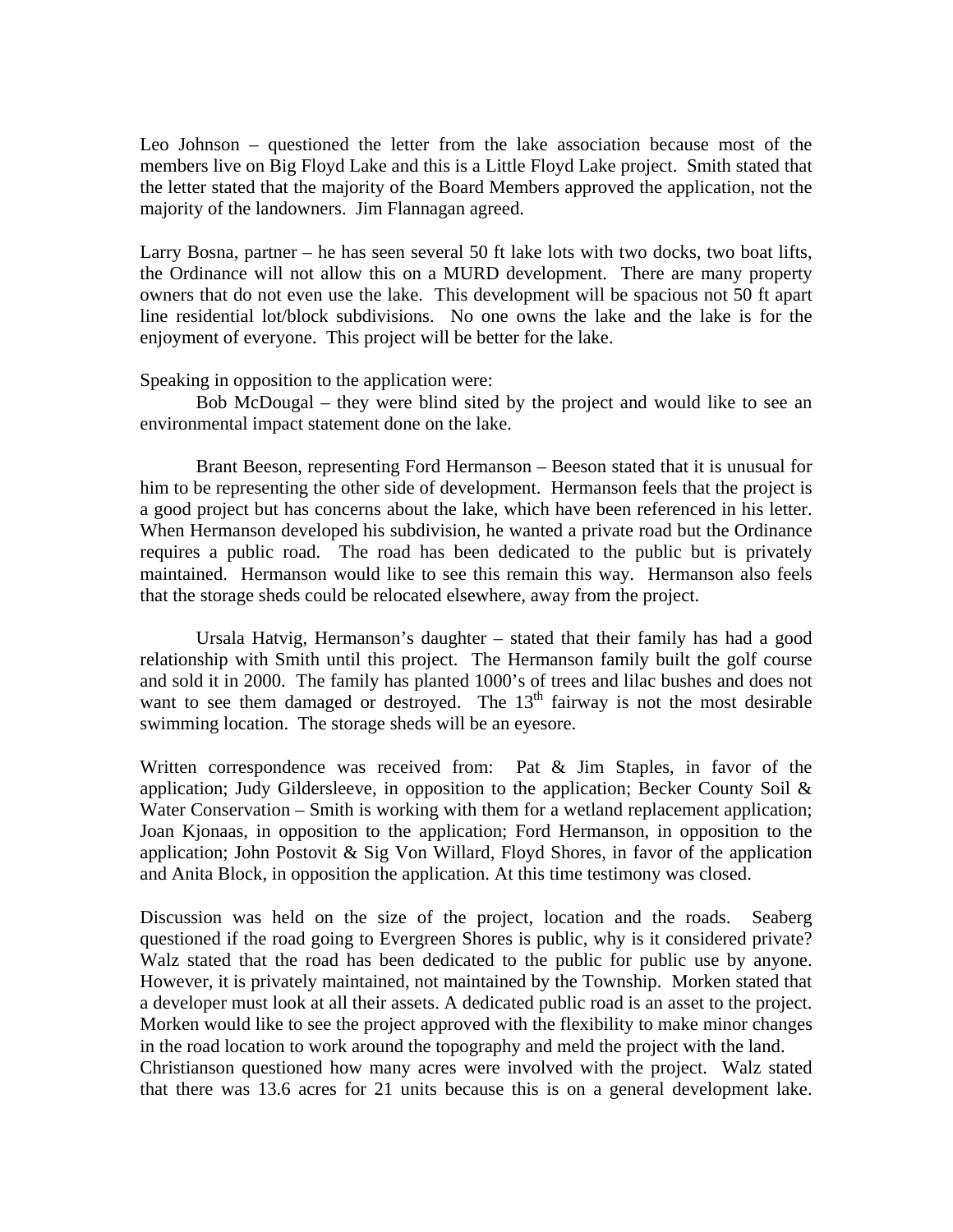Christianson questioned if there was any correspondence from the DNR or SWCD. P. Johnson stated that both agencies were part of the technical review committee. Christianson questioned if an EAW should be done. P. Johnson stated that that the technical review panel felt that the EAW was not necessary because the project was already a golf course and not a natural site. P. Johnson further stated that the wetland is not a natural wetland. Christianson felt and EAW should still be done. Morken stated that he wanted to be treated like any other developer and there is no mandatory threshold to warrant an EAW. Walz stated that the purpose of the technical review panel was to look at the concerns before the developer got too far into the project. If the technical review committee did not see the need for an EAW, then one should not be required by the Planning Commission.

Morken stated that cluster developments are encouraged for less impact, why should he be put at a higher threshold and have to do an EAW. Christianson stated that Little Floyd Lake is classified as a general development lake, but should really be a recreational development lake.

Johnston felt that the docking area should be moved north further away from the Haukedahl property line. Johnston also felt that the access to Units  $#9$ , 10  $\&$  11 should be from the development, not the public road; the entrance to the storage units should be from the development, not the public road; and Unit #9 should be 80 feet from the property line, not 45 feet.

Bruflodt stated that he hates to see the golf course close, but this development would have less impact on the lake than a golf course. W. Johnson agreed with Johnston's suggestions. Thorkildson agreed.

**Motion:** Johnston made a motion to approve the change of zone from agricultural to residential and approve a conditional use permit for a Multi-Unit Residential Development for 21 units based on the fact that the development does meet the criteria of the Zoning Ordinance with the following stipulations: 1) Meet with the Department of Natural Resources to move the boat and beach area further North, trying to meet the required setback from the property line; 2) Unit #9 must meet the required 80 ft setback; 3) Ingress and egress to Units 9, 10 & 11 are to be from the development and not the public road; and 4) the storage sheds are to be entered from the development and not the public road. Kovala second. Motion carried.

Christianson felt there should be a deeper environmental review in the County.

The vote was taken with everyone voting in favor of the application except Christianson. Christianson stated that he is not opposed to the development, but felt an EAW should be done.

**FIFTH ORDER OF BUSINESS: Winston Bedford.** Request a Change of Zone from Agricultural to Residential. LEGAL LAND DESCRIPTION: R. 19.0075.000; Munson Lake. 2.29 Acres in Govt Lot 8 lying S of & Adj Munson Beach Sub, Section 5, TWP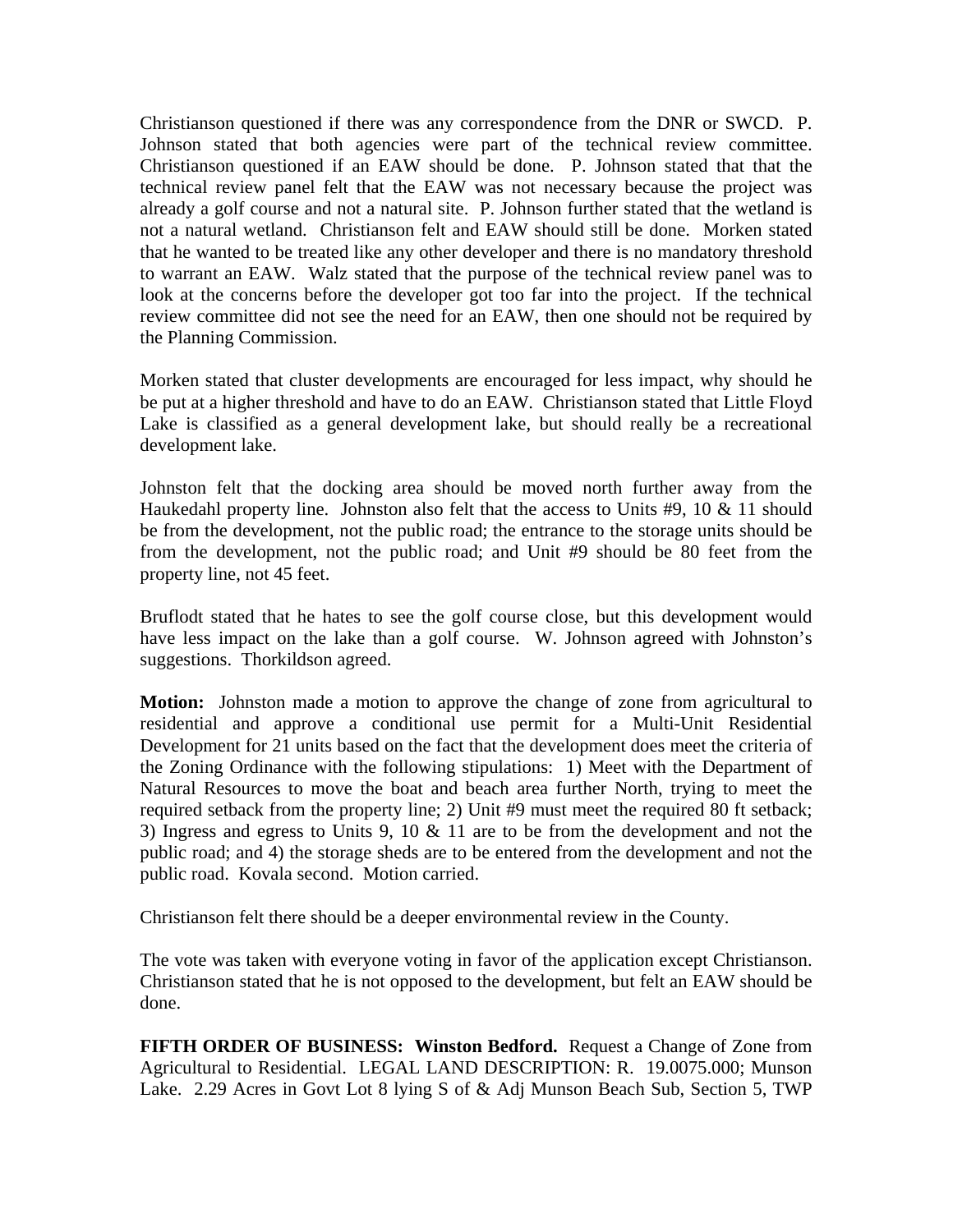138, Range 41; Lake View Township. The property is located south of 15503 West Munson Lane.

Scott Walz explained the application. Walz stated that this property is located within two miles of the City of Detroit Lakes. Bedford would like to create two lots, which would be acted upon by the City. The County would only have to act on the change of zone.

No one spoke in favor of the application. No one spoke against the application. There was no written correspondence either for or against the application. At this time testimony was closed.

Discussion was held regarding the location, surrounding area and similar requests.

**Motion:** Christianson made a motion to approve the change of zone from agricultural to residential based on the fact that it is compatible with the surrounding area. Kovala second. All in favor. Motion carried.

**SIXTH ORDER OF BUSINESS: Kay Hockett.** Request a Conditional Use Permit to replace an existing retaining wall within the shore impact zone. LEGAL LAND DESCRIPTION: R. 08.0994.001; Floyd Lake. Pt Lot 20 Beg at SE Cor Th W 10 ft N 72 ft W 30 ft N 108.5 ft to Lk NE Al Lk 40 ft & S 180.5 ft to Beg & Lot 21, Section 10, TWP 139, Range 41; Detroit Townsip. The property is located at 26260 Floyd Lake Point Road.

Hockett explained the application. There has been erosion near the bank and the erosion has washed the dirt from the roots of the trees. Hoglum Landscaping has designed a retaining wall. Hockett felt that the proposed wall meets the criteria as outlined in the Zoning Ordinance.

Moritz questioned if the block would be back filled to the top of the block and what would happen to the water flow. Hockett stated that the wall would be backfilled to the bottom of the cap. Bruflodt questioned why riprap was not considered. Hockett stated that they needed a way to hold the roots.

No one spoke in favor of the application. No one spoke against the application. Written correspondence was received from Pelican River Watershed, in opposition to the application. At this time, testimony was closed.

Discussion was held regarding the need of a wall. Moritz stated that if the Watershed cannot approve the wall, the County should not approve the wall. The applicant should get the watershed's approval first then come back to the Planning Commission.

Knutson stated that the application should be denied because there are better alternatives. Lien felt that the wall does not meet the criteria of the Ordinance and there are other alternatives. Thorkildson agreed that riprap should be used.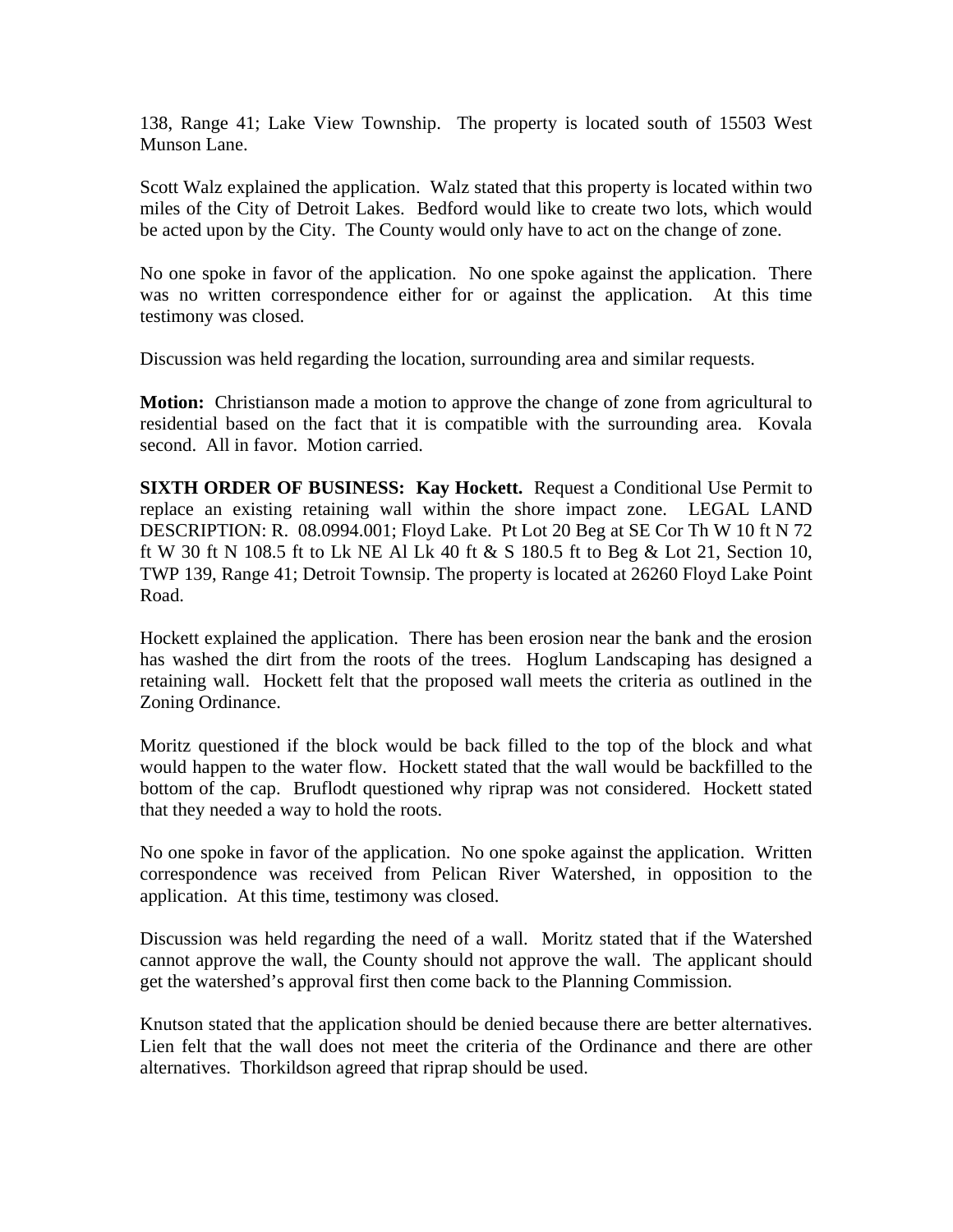**Motion:** Thorkildson made a motion to deny the request for a retaining wall within the shore impact zone based on the fact that the wall does not meet the criteria of Section 12 of the Becker County Zoning Ordinance. Moritz second. All in favor.

Knutson stated that if the applicant works with the Pelican River Watershed, obtains the Watershed permit and rip raps, a permit is not required from the County.

**SEVENTH ORDER OF BUSINESS Henry & Joyce Trangsrud.** Request a Conditional Use Permit to replace an existing retaining wall within the shore impact zone. LEGAL LAND DESCRIPTION: R. 06.0237.001; Upper Cormorant Lake; Beg at NE Cor L1 Bodin Beach Th SE 130 ft N 64 ft NWLY 349.81 ft to Lk SW Al Lk to NE Ln Bodin Beach, Section 16, TWP 138, Range 43; Cormorant Township. The property is located at 13668 Maple Rd.

Transgrud explained the application. The new retaining wall would replace an existing retaining wall that was installed in 1978-1979. The old wall consists of railroad ties, power poles, and poles. The new wall would consist of keystone block. Midwest Testing has done soil borings and the wall is engineered for the soil conditions. Transgrud stated that the hill is slipping and will slide further if not stabilized with a solid structure.

Knutson questioned what was on the other side of the boathouse. Transgrud stated that the area was left natural with trees and shrubs. Moritz questioned how the water will be slowed down. Transgrud stated that a cap will be placed at the top of each wall. The wall would be back filled to the bottom of the cap; landscape fabric placed, shrubs and flowers would be planted. Either chips or rocks would be placed between the plants. This area cannot be mowed.

No one spoke in favor of the application. No one spoke against the application. There was no written correspondence either for or against the application. At this time, testimony was closed.

Discussion was held regarding the condition of the existing wall, location, stability of the hill, slope of the hill. Thorkildson felt the hill should be rip rapped. Bruflodt stated that he is all in favor of riprap but does not feel riprap would be stabilized enough for this hill. Bruflodt felt the wall met the criteria of the Zoning Ordinance. Lien agreed. Lien felt this would be the best way to hold the hill and hauling big rock down the hill could cause more damage.

**Motion:** Lien made a motion to approve the conditional use permit to allow the replacement of a retaining wall within the shore impact zone based on the fact that the wall would replace an existing deteriorating wall and the wall does meet the criteria of Section 12 of the Ordinance. Christianson second.

Moritz stated that he would like to see a 6-inch lip to slow down the water flow.

Lien amended his motion to read: approve the conditional use permit to allow the replacement of a retaining wall within the shore impact zone based on the fact that the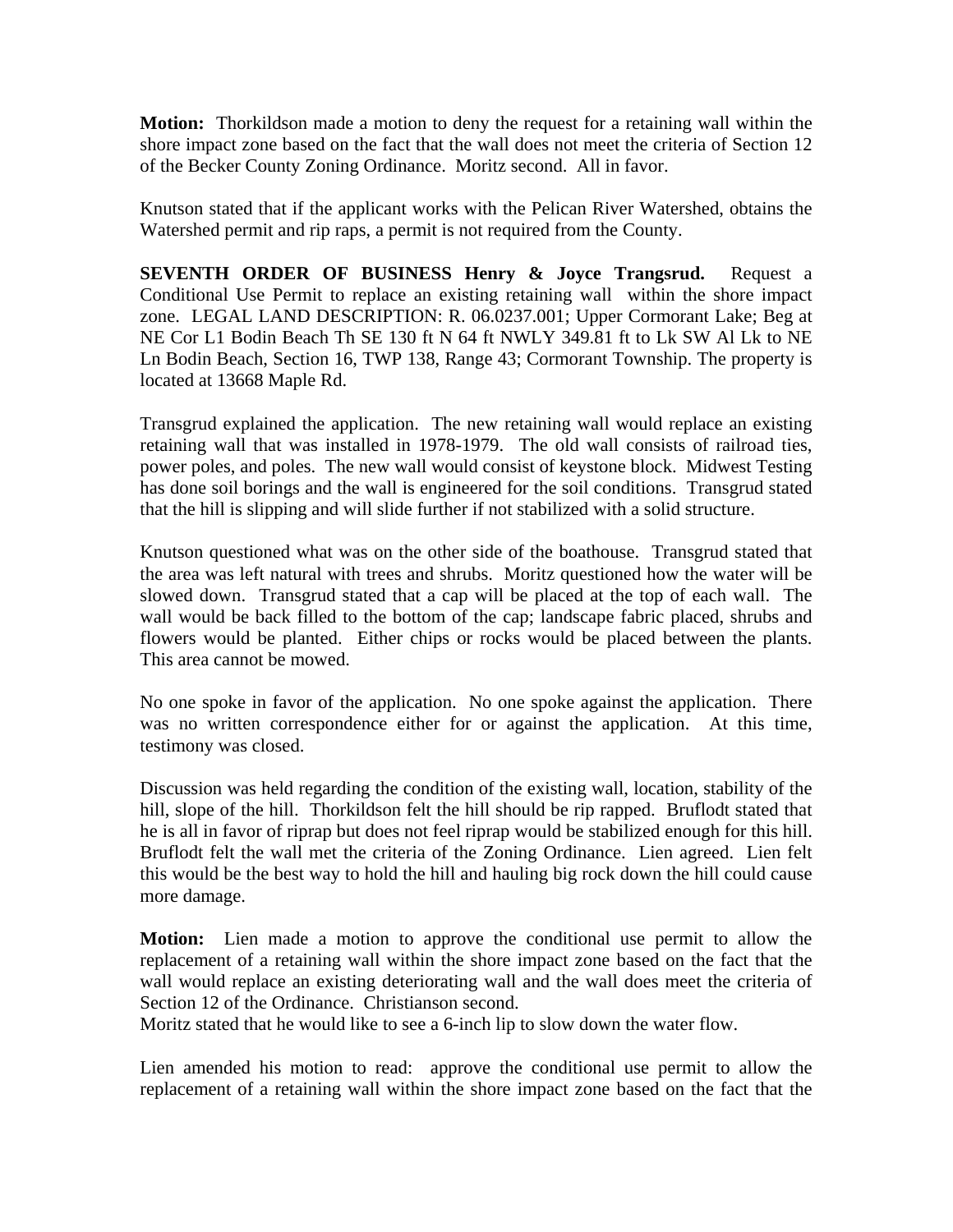wall would replace an existing deteriorating wall and the wall does meet the criteria of Section 12 of the Ordinance with the stipulation that a 6 inch lip be constructed at the top of each wall to detour and slow down the water flow. Christianson second. All in favor except Knutson and Thorkildson.

**EIGHTH ORDER OF BUSINESS: Urban Atterbury & Ernest Sayler.** Request approval of a certificate of survey for two lots in a residential zone and one lot in an agricultural zone. LEGAL LAND DESCRIPTION: R. 18.0401.000 & 18.0176.00; Stakke Lake; Lot 1 Sayler's Lake View Beach & Pt SW 1/4 NE 1/4, Section 28, TWP 139, Range 43; Lake Park Township. The property is located at 13490 - 175th ST.

Scott Walz explained the application to the Board. The survey was done over a year ago and has never been brought to the Board for approval. The proposal exceeds the requirements. Kovala questioned if Tract C would have lake access. Walz stated that Tract C would not have lake access.

No one spoke in favor of the application. No one spoke against the application. There was no written correspondence either for or against the application. At this time, testimony was closed.

Discussion was held regarding the lot sizes, location, zoning classification. McGovern stated that he talked to Sayler about the request and the request meets the criteria of the Ordinance.

**Motion:** McGovern made a motion to approve the certificate of survey for two tracts of land in a residential zone and one lot in an agricultural zone based on the fact that it meets the criteria of the Zoning Ordinance and Subdivision Ordinance. Seaberg second. All in favor. Motion carried.

**NINTH ORDER OF BUSINESS: Allen Langerud.** Request a approval of a Certificate of Survey for 2 tracts of land within the shoreland district in an Agricultural Zone. LEGAL LAND DESCRIPTION: R. 02.0247.000 & 02.0247.00; Moe Lake; Pt SW 1/4 SE 1/4, Section 34, TWP 139, Range 42; Audubon Township. The property is located at 20612 Moe Lake Road.

Scott Walz explained the application to the board. There are currently two dwellings this piece of property. The subdivision will correct that problem, allowing one dwelling per parcel of land. The proposal exceeds the requirements.

No one spoke in favor of the application. No one spoke against the application. Written correspondence was received from Audubon Township, in favor of the application. At this time testimony was closed.

Discussion was held regarding lot size, location, surrounding area.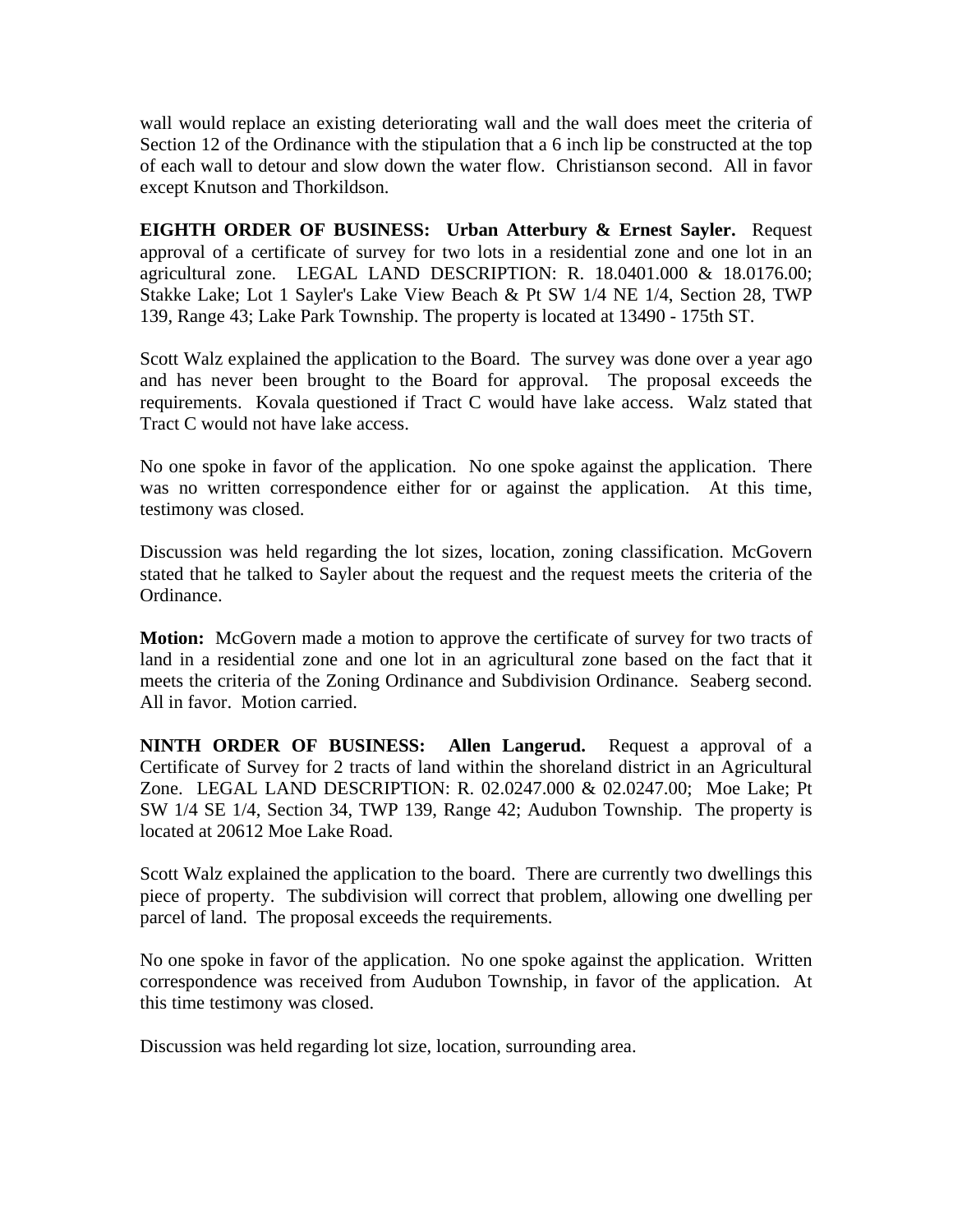**Motion:** Lien made a motion to approve the certificate of survey based on the fact that it meets the criteria of the Zoning Ordinance and Subdivision Ordinance. Johnston second. All in favor. Motion carried.

**TENTH ORDER OF BUSINESS: Jim Ulteig.** Request a Change of Zone from agricultural to residential and approval of a certificate of survey for 2 lots. LEGAL LAND DESCRIPTION: R. 19.1563.000; Lake Sallie; Lots 1, 2, 3 & 4 Block 1 Pebble Beach and 1/4 Ac Adj Rear, Section 18, TWP 138, Range 41; Lake View Township. The property is located at 23639 Pebble Beach Lane.

Dave Heyer surveyor explained the application. Ulteig would like to reconfigure the lot lines to split his property. Ulteig plans on selling one tract and retaining one tract. Both lots meet the criteria of the Ordinance.

Moritz questioned the existing boathouse and the fact that it would not be in the center 25 feet of the lot upon the new configuration. Ulteig stated that it is a stone structure on a stone foundation and that it has been there forever.

No one spoke in favor of the application. No one spoke against the application. There was no written correspondence either for or against the application. At this time, testimony was closed.

Discussion was held regarding the lot size, location and location of boathouse. Lien stated that, with exception of the shed, this application is straightforward. Lien stated that he did not know how to address the boathouse. Knutson stated that the intent of the boathouse regulations is so that adjacent owners have to look at the structure. In this case, the structure is already there and who ever buys the lot will know in advance that the structure is there.

**Motion:** Lien made a motion to approve the change of zone from agricultural to residential and approval of a certificate of survey to allow two tracts of land based on the fact that it does meet the criteria of the Zoning Ordinance and Subdivision Ordinance. Knutson second. All in favor except Thorkildson and Moritz. Majority in favor. Motion carried.

**ELEVENTH ORDER OF BUSINESS: Tracy Donahue.** Request an approval of a certicate of survey for one tract of land within the shoreland district. LEGAL LAND DESCRIPTION: R. 03.0011.004; Lake 252; Pt SW 1/4 SW 1/4, Section 3, TWP 138, Range 40; Burlington Township. The property is located at 15223 - 320th Ave.

Scott Walz explained the application to the board. Walz stated that there has been confusion on the status of the road and it was finally determined that the road is actually an easement. The property owner to the south of the Donahue tract has granted an easement to the proposed tract, which meets the criteria of the Ordinance. Donahue will be working with the Township to try to have the road taken over as a Township road and then the easement can be dissolved.